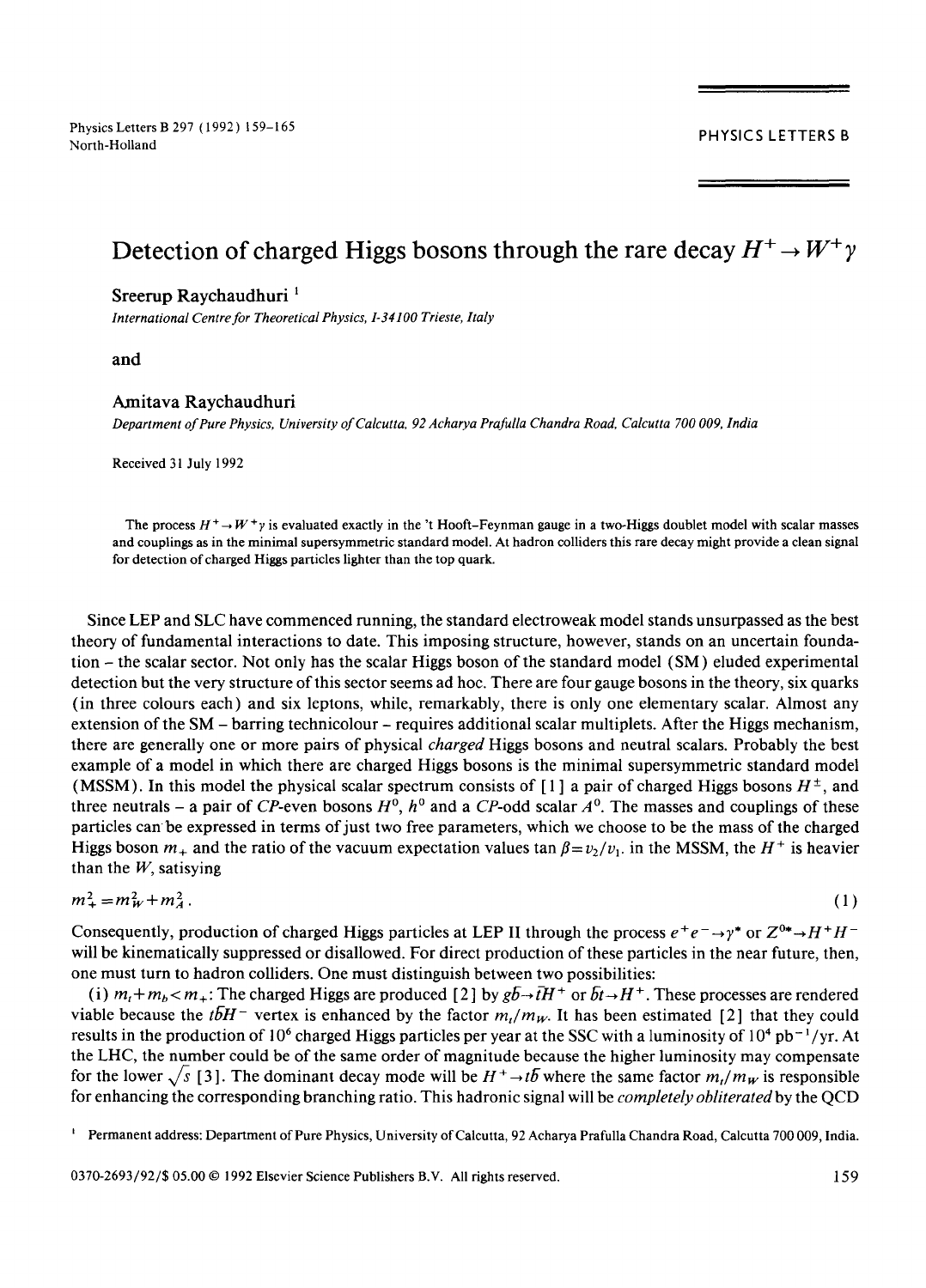Volume 297, number 1.2 **PHYSICS LETTERS B** 24 December 1992

background. The mode we examine,  $H^+ \rightarrow W^+$ , though possessing a small branching ratio in this case, might provide a cleaner alternative.

(ii)  $m_t + m_b > m_+$ : In this case, on which we focus, the dominant production channel is through top quark decay. The branching ratio to H<sup>+</sup> is a function of tan  $\beta$  and for tan  $\beta = 2$  can lead to 1.4 × 10<sup>7</sup> (7 × 10<sup>7</sup>) charged Higgs per year at the SSC (LHC) assuming a luminosity of  $10^4$  pb<sup>-1</sup>/yr ( $5 \times 10^5$  pb<sup>-1</sup>/yr). We use these as our benchmark figures. The principal decay modes, in this case,  $H^+ \to W^+h^0$ ,  $H^+ \to c\bar{s}$ ,  $H^+ \to \tau^+ \nu_{\tau}$  are plagued by large backgrounds. Perhaps a good bet would be to look for violations of universality in the lepton spectrum, but this can result [4] in large uncertainties since universality violation can arise from other sources as well (such as mixing with a heavy vector doublet of fermions). In view of such problems, it is useful to turn to rare decay modes.

The rare decay  $H^+ \rightarrow W^+ \gamma$  has been suggested as one such process since it will result in a mono-energetic photon of frequency

$$
\omega = \frac{m_+^2 - m_W^2}{2m_+} \,. \tag{2}
$$

The principal background to this, which comes from  $q\bar{q} \rightarrow W^+ \gamma$ , can be brought under control [5] by imposing cuts on the rapidity of the emerging photon.

Unfortunately, the coupling  $W^+H^-\gamma$  cannot exist at the tree-level because of electromagnetic gauge invariance [6]. Its form must be  $iM_{\mu\nu}\epsilon^{\mu}_{W}(p_1)\epsilon^{\nu}(p_2)$  where  $M_{\mu\nu}=\lambda g m_{W}g_{\mu\nu}$  at the tree-level, since it arises from the covariant derivative. Electromagnetic gauge invariance demands that  $p_2^M M_{\mu\nu} = 0$  implying  $\lambda = 0$ . At the one-loop level, however,  $M_{\mu\nu}$  can have the general Lorentz structure

$$
M_{\mu\nu} = F_1 g_{\mu\nu} + F_2 p_{1\nu} p_{2\mu} + F_3 \epsilon_{\mu\nu\alpha\beta} p_1^{\alpha} p_2^{\beta} \tag{3}
$$

taking into account transversality of the polarisation vectors. Electromagnetic gauge invariance now merely demands that the form factors  $F_{1,2}$  satisfy the identity

$$
F_1 + F_2 p_1 \cdot p_2 = 0 \tag{4}
$$

In this letter we report the first complete calculation of the  $W^+H^- \gamma$  coupling at one loop in the 't Hooft-Feynman gauge for the MSSM<sup>#1</sup>. Previous estimates of this amplitude have either been in the cumbersome unitary gauge [ 5 ] or have retained only quark loop contributions and/or used approximations to obtain simple analytic results [ 7 ]. We have developed a calculation technique in which the contribution of each Feynman diagram can be written as a linear combination of scalar one-, two- and three-point functions [8,9 ]. The canonical requirements of finiteness and gauge invariance of the net amplitude then provide excellent cross-checks of these expressions since the one-, two- and three-point functions with different arguments are linearly independent and hence cancel out separately when the form factors in eq. (4) are expressed in terms of these.

Before we enumerate the Feynman diagrams and the amplitudes corresponding to this process, it is necessary to explain some notations and conventions which have been used to express these results. Scalar one-, two- and three-point functions are defined, respectively, by (all integrations being in euclidean space)

$$
A(m) = \frac{1}{\pi^2} \int d^4q \, \frac{1}{q^2 + m^2}, \quad B_e(m_1, m_2; M) = \frac{1}{\pi^2} \int d^4q \, \frac{1}{(q^2 + m_1^2) \left[ (q + p)^2 + m_2^2 \right]},
$$
\n<sup>(5)</sup>

where 
$$
p^2 = M^2
$$
.

$$
C_0(m_1, m_2, m_3; M_1, M_2, M_3) \equiv \frac{1}{\pi^2} \int d^4q \, \frac{1}{(q^2 + m_1^2) \left[ (q + p_1)^2 + m_2^2 \right] \left[ (q + p_1 + p_2)^2 + m_3^2 \right]} \,, \tag{6}
$$

<sup>#1</sup> It has been shown [7] that sparticle contributions to the  $H^+ \to W^+ \gamma$  amplitude are not significantly large. Hence this result can be taken as a pretty good approximation to the complete MSSM amplitude.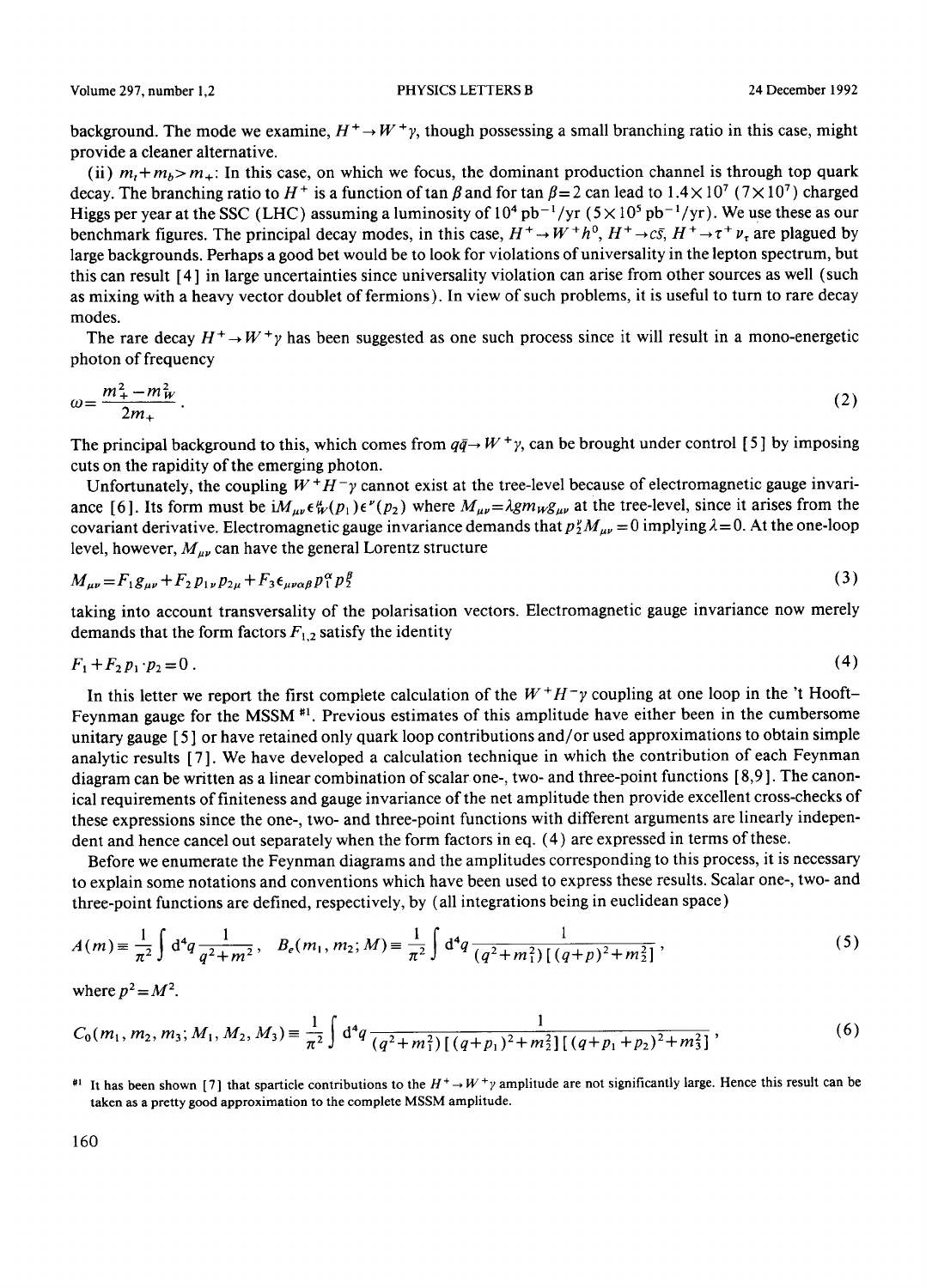Volume 297, number 1,2 PHYSICS LETTERS B 24 December 1992

where  $(p_1 + p_2)^2 = M_1^2$ ,  $p_1^2 = M_2^2$ ,  $p_2^2 = M_3^2$ .

Vector two- and three-point functions are defined by

$$
B_{\mu}(m_1, m_2; M) \equiv \frac{1}{\pi^2} \int d^4q \, \frac{q_{\mu}}{(q^2 + m_1^2) \left[ (q + p)^2 + m_2^2 \right]} \equiv p_{\mu} B_1(m_1, m_2; M)
$$
 (7)

and  $[C \equiv C_{\mu}(m_1, m_2, m_3; M_1, M_2, M_3)]$ 

$$
C_{\mu} = \frac{1}{\pi^2} \int d^4q \, \frac{q_{\mu}}{(q^2 + m_1^2) \left[ (q + p_1)^2 + m_2^2 \right] \left[ (q + p_1 + p_2)^2 + m_3^2 \right]} = p_{1\mu} C_{11} + p_{2\mu} C_{12} \,. \tag{8}
$$

Tensor three-point functions are defined by

$$
C_{\mu\nu} \equiv \frac{1}{\pi^2} \int d^4q \frac{q_{\mu}}{(q^2 + m_1^2) \left[ (q + p_1)^2 + m_2^2 \right] \left[ (q + p_1 + p_2)^2 + m_3^2 \right]} \n\equiv p_{1\mu} p_{1\nu} C_{21} + p_{2\mu} p_{2\nu} C_{22} + (p_{1\mu} p_{2\nu} + p_{2\mu} p_{1\nu}) C_{23} + \delta_{\mu\nu} C_{24}.
$$
\n(9)

The form factors  $B_1$ ,  $C_{11}$ ,  $C_{12}$ ,  $C_{21}$ ,  $C_{22}$ ,  $C_{23}$  and  $C_{24}$  can all be written [9] as linear combinations of the basic functions A,  $B_0$  and  $C_0$ . Furthermore, in order to prove gauge invariance of the amplitudes given in the text, we require the following two identities:

$$
2B_1(m_1, m_2; M) + B_0(m_1, m_2; M) = \frac{1}{M^2} \left[ A(m_2) - A(m_1) \right] - \frac{m_1^2 - m_2^2}{M^2} B_0(m_1, m_2; M) \tag{10}
$$

For  $C_A = C_A(m_1, m_1, m_3, M_1, 0, M_3)$ , with  $A = 22, 23, 24$ ,

$$
4C_{24} + 4p_1 \cdot p_2(C_{23} - C_{22}) = \frac{1}{M_3^2} \left[ A(m_3) - A(m_1) + (M_3^2 + m_3^2 - m_1^3) B_0(m_1, m_3; M_3) \right].
$$
 (11)

These can be derived from the formulae given in ref. [9] which express all form factors in terms of  $A$ ,  $B_0$  and  $C_{0}$ .

The Feynman diagrams contributing to the  $W^+H^- \gamma$  amplitude at the one-loop level in the 't Hooft-Feynman gauge are given in fig. 1. The couplings of charged Higgs bosons to positively charged fermions f being proportional to  $m_f/m_W$ , we have not shown the contributions of loops with either quarks belonging to the first two generations or with leptons in the internal lines. (We have, however, included them in our numerical calculations and verified that their contributions are always less than one percent of the total.) Amplitudes with top and bottom quarks in the loops form a gauge-invariant set and are illustrated in fig. 1 a. There are ten diagrams which add up to give

$$
M_{\mu\nu} = \frac{-\alpha^{3/2} m_{W}}{2\sqrt{\pi} \sin^{2}\theta_{w}} \left[ F_{1f}g_{\mu\nu} + F_{2f}p_{1\nu}p_{2\mu} + F_{3f} \epsilon_{\mu\nu\alpha\beta} p^{\alpha_{1}} p^{\beta}_{2} \right],
$$
 (12)

where the form factors  $F_{1f,2f,3f}$  can be expressed in terms of the one-, two- and three-point functions defined above as

$$
F_{1f} = m_W^2(x_+-1) [x_t C_0(t, t, b) - \frac{1}{2} x_b C_0(b, b, t)] + \frac{1}{2} S[8C_{24}(t, t, b) - 4C_{24}(b, b, t) - B_0(b, t; +)]
$$
  
+ 
$$
\frac{3}{2} DB_0(b, t; W) - [\frac{2}{3}(x_+-1)]^{-1}
$$
  

$$
\times \left[ \left( 2x_b + Dx_+ - \frac{S(D - S \cos 2\beta)}{\sin 2\beta} \right) B_0(b, t; +) + 2SB_1(b, t; +) - \frac{S[A(t) - A(b)]}{m_W^3} \right],
$$
 (13)

$$
F_{2f} = -4S\{ [C_{23}(t, t, b) - C_{22}(t, t, b)] - \frac{1}{2} [C_{23}(b, b, t) - C_{22}(b, b, t)] \}+ 2D[C_{12}(t, t, b) - \frac{1}{2}C_{12}(b, b, t)] + [2xtC_{0}(t, t, b) - xbC_{0}(b, b, t)],
$$
\n(14)

161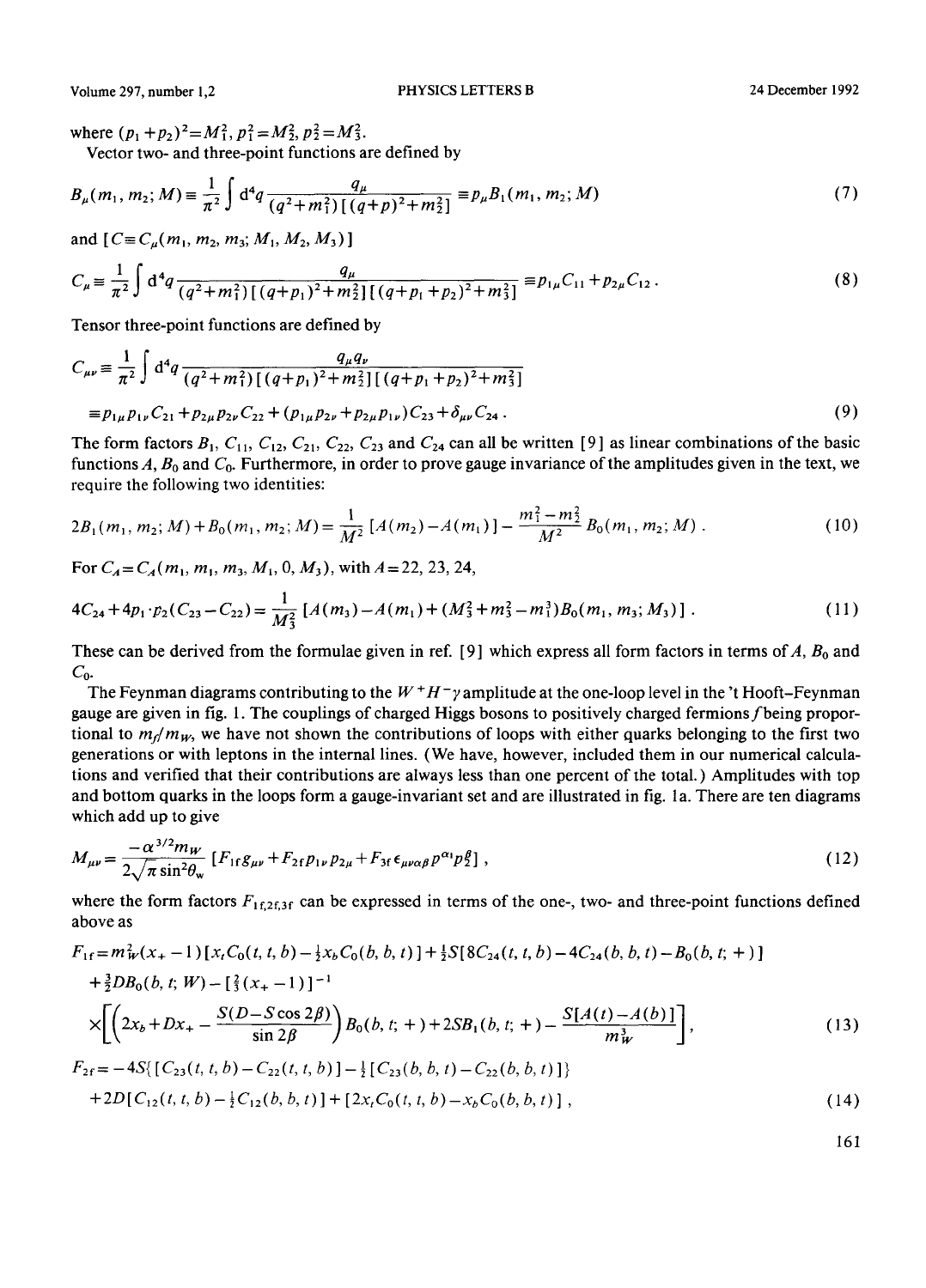









Fig. 1. Complete set of diagrams (a) from fermions and (b) from bosons contributing to the process  $H^+ \to W^+ \gamma$  in the 't Hooft-Feynman gauge.

162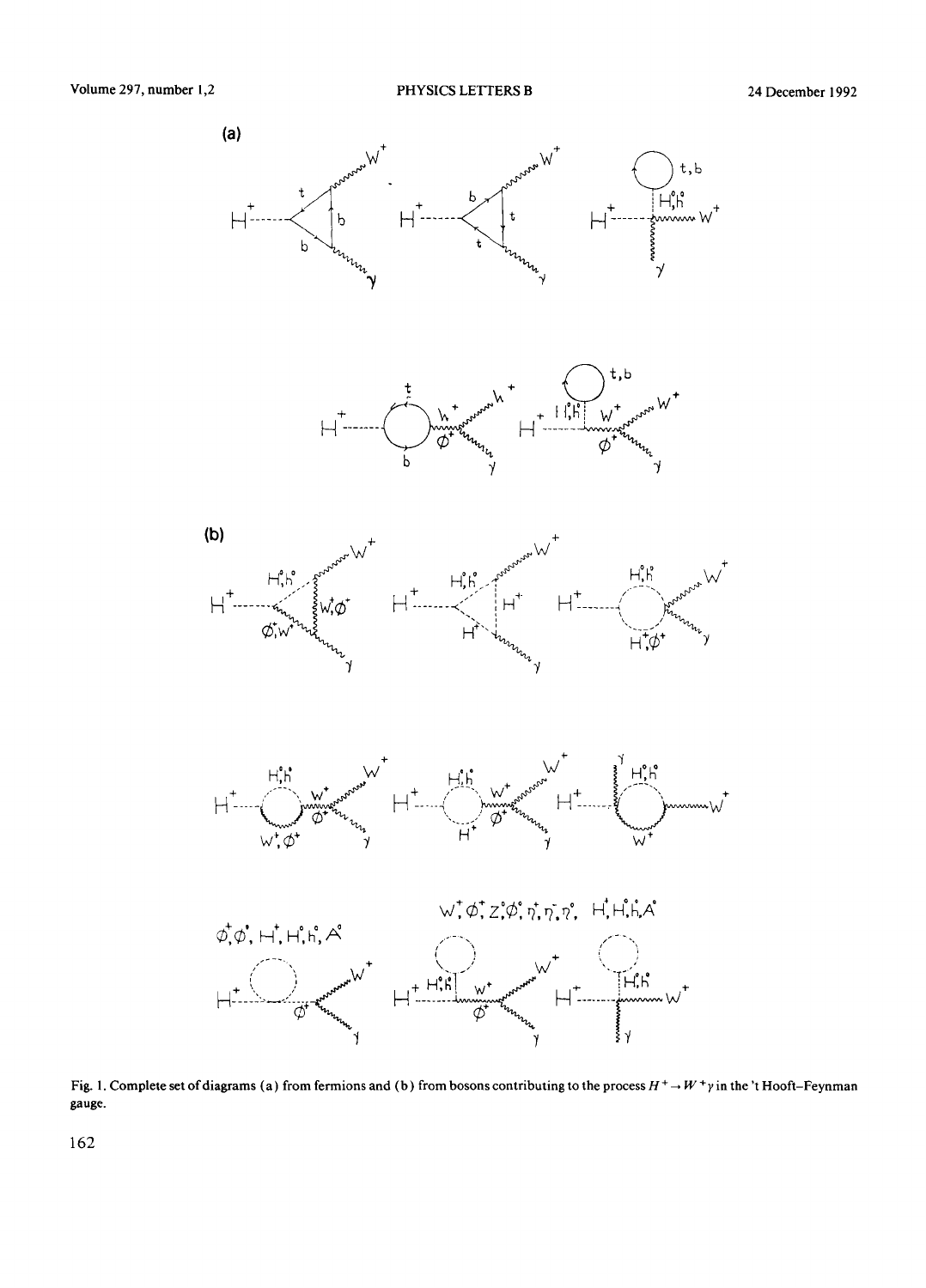Volume 297, number 1,2 **PHYSICS LETTERS B** 24 December 1992

$$
F_{3f} = 2x_t C_0(t, t, b) + x_b C_0(b, b, t) + 2x_b C_{11}(b, b, t) + 2SC_{12}(t, t, b) + DC_{12}(b, b, t) ,
$$
\n(15)

with  $x_i = m_i^2 / m_W^2$  excepting  $x_i = m_i^2 \cot \beta / m_W^2$ ,  $x_b = m_b^2 \tan \beta / m_W^2$  and  $S$ ,  $D = x_t \pm x_b$ . All C-functions above have external masses  $M_1 = m_W$ ,  $M_2 = 0$ ,  $M_3 = m_+$  which are not exhibited. The arguments i, j, k shown correspond to the internal masses  $m_i$ ,  $m_j$ ,  $m_k$ .

Contributions from gauge-bosons  $W^{\pm}$ ,  $Z^0$ , Higgs scalars  $H^{\pm}$ ,  $H^0$ ,  $h^0$ ,  $A^0$ , Goldstone bosons  $\phi^{\pm}$ ,  $\phi^0$  and Fadeev-Popov ghosts  $\eta^{\pm}$ ,  $\eta^z$  form another gauge-invariant set and are illustrated in fig. 1b. There are 100 diagrams which add up to give

$$
M_{\mu\nu} = \frac{-\alpha^{3/2} m_W}{4\sqrt{\pi} \sin^2 \theta_w} \sin 2(\alpha - \beta) \left( F_{1b} g_{\mu\nu} + F_{2b} p_{1\nu} p_{2\mu} + F_{3b} \epsilon_{\mu\nu\alpha\beta} p_1^{\alpha} p_2^{\beta} \right), \tag{16}
$$

where the form factors  $F_{1b,2b,3b}$  can be expressed in terms of the one-, two- and three-point functions defined above as

$$
F_{1b} = \left[ m_W^3(x_+ - 1)C_0(W, W, H) + (1 + x_+ - x_H) \cdot \frac{1}{2} \left( 2C_{24}(W, W, H) + \frac{B_1(W, H; +)}{x_+ - 1} \right) + (x_H - 2) \cdot \frac{1}{4} \left( \frac{2B_1(+, H; +) + (x_H - 2)[B_0(W, H; +) - B_0(+, H; +)]}{x_+ - 1} + 4C_{24}(+, +, H) \right) - \frac{1}{4}(x_+ + 3)B_0(W, H; +) + B_0(W, H; W) - \frac{A(m_H) - x_H[A(m_+) - A(m_W)]/(x_+ - 1)}{4m_W^2} \right] - (m_H \leftrightarrow m_h),
$$
\n(17)

$$
F_{2b} = \{2C_0(W, W, H) - (x_+ - x_H + 1)[C_{22}(W, W, H) - C_{22}(W, W, H)]
$$
  
– (x<sub>H</sub> - 2)[C<sub>23</sub>(+, +, H) - C<sub>22</sub>(+, +, H)]} – (m<sub>H</sub>leftrightarrow m<sub>h</sub>), (18)  

$$
F_{3b} = 0.
$$
 (19)

These two contributions are separately finite and gauge invariant. Finiteness is checked quite trivially. In the dimensional regularisation scheme, the only A, B, C functions with divergent parts are A,  $B_0$ ,  $B_1$ , and  $C_{24}$  with

$$
-\operatorname{div} A(m)/m^2 = \operatorname{div} B_0 = -2 \operatorname{div} B_1 = 4 \operatorname{div} C_{24} = \Delta , \qquad (20)
$$

where  $\Delta = 2/(4-d) + \gamma - \log \pi$  ( $\gamma$  is the Euler-Mascheroni constant). Using the above it is simple to check that  $div F_{1f} = div F_{1b} = 0$  while the other form factors are finite anyway.

Proving gauge invariance is more subtle. One has to substitute eqs.  $(6)$  and  $(7)$  or  $(10)$  and  $(11)$  in the LHS of eq. (4) and use the identities (10) and ( 11 ). This yields a linear combination of one-, two- and three-point functions with different arguments which cancel out separately. We have checked both analytically and numerically for every set of the input parameters the identities

$$
F_{1f} + F_{2f}p_1 \cdot p_2 = 0, \quad \text{and} \quad F_{1b} + F_{2b}p_1 \cdot p_2 = 0 \tag{21}
$$

The decay width for  $H^+ \rightarrow W^+ \gamma$  is

$$
\Gamma(H^+ \to W^+ \gamma) = \frac{\alpha^3 m_W (x_+ - 1)}{256 \pi^2 \sin^2 \theta_W x_+^{3/2}} |\bar{M}|^2 , \qquad (22)
$$

where

$$
|\bar{M}|^2 = 20|F_1|^2 + 8m_W^2(x_+ - 1) \operatorname{Re}(F_1^*F_2) + m_W^4(x_+ - 1)^2(|F_2|^2 + 2|F_3|^2) ,\tag{23}
$$

where  $F_i = F_{if} + \frac{1}{2} \sin 2(\alpha - \beta) F_{ib}$  for  $i = 1, 2, 3$ . The branching ratio can then be calculated using the three-level

163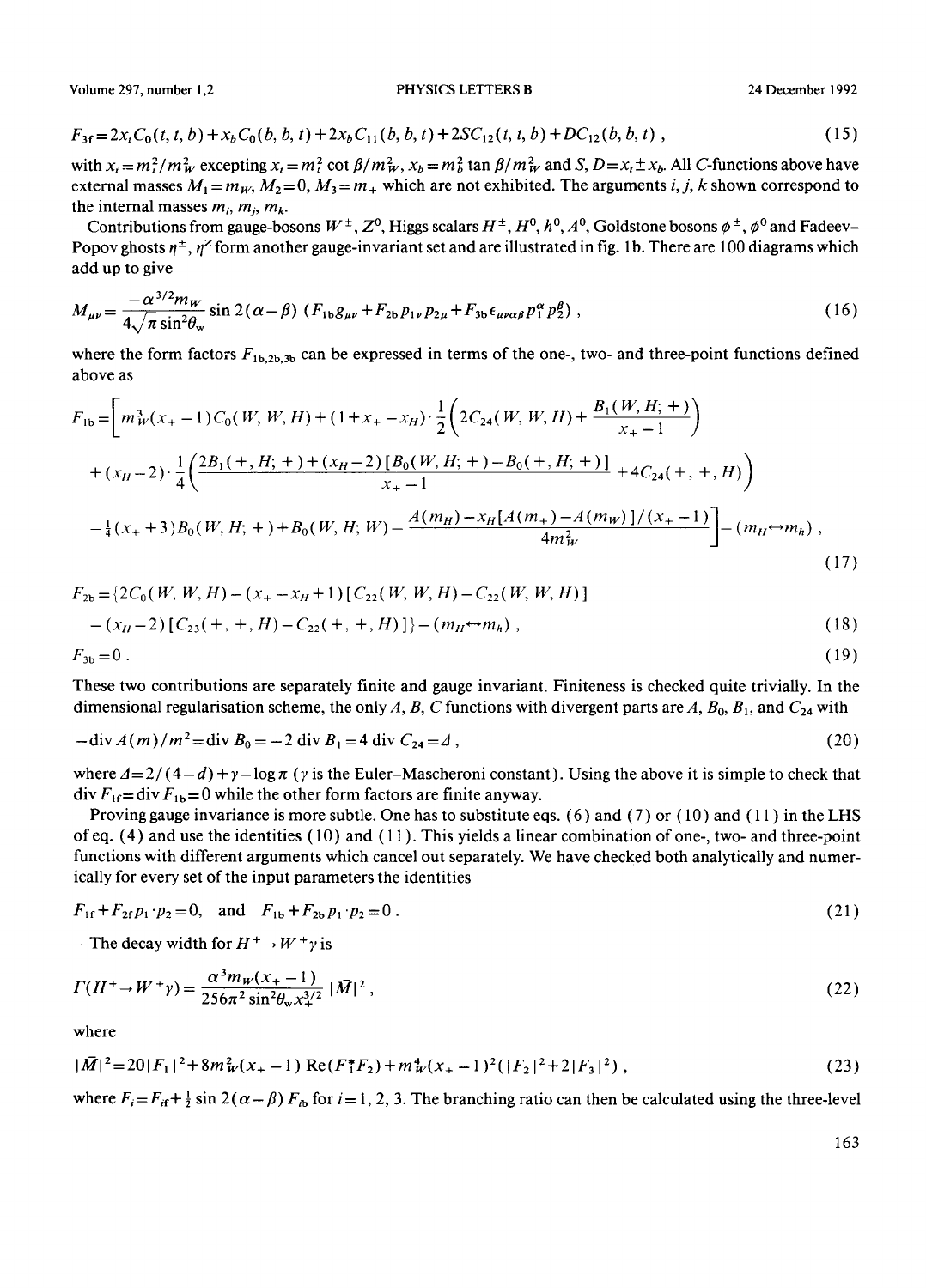decay widths for  $H^+ \rightarrow t\bar{b}$ ,  $W^+h^0$ ,  $c\bar{s}$ ,  $\tau^+ \nu_r$ .

For our calculations, we have used  $m<sub>+</sub>$  and tan  $\beta$  as free parameters. The masses of the neutral scalars and the mixing angle  $\alpha$  are obtained using <sup>#2</sup> eq. (1) and

$$
m_{H,h}^2 = \frac{1}{2} \left[ m_Z^2 + m_A^2 \pm \sqrt{(m_Z^2 + m_A^2)^2 - 4m_A^2 \cos^2 2\beta} \right], \quad \tan 2\alpha = \frac{m_A^2 + m_Z^2}{m_A^2 - m_Z^2} \tan 2\beta \,. \tag{24}
$$

We have taken the mass of the bottom quark to be 5 GeV and other quark masses consistent with ref. [11]. It **turns out, unexpectedly, that** *bosonic loops contribute a negligible amount* **to the final amplitude, the top quark contribution being one or two orders of magnitude larger. Although individual bosonic diagrams have contributions as large as or even larger than the top quark diagrams, there are large cancellations [ 12 ] between the different diagrams and the final result is small. In fact, with purely bosonic contributions, the branching ratio is**  always of the order of  $10^{-8}$ , which obviously reinforces the conclusion of ref. [5] that the branching ra- $\text{tio} \leq 5 \times 10^{-5}$  with  $m_t = 40$  GeV. However, with 91  $\leq m_t \leq 200$  GeV this amplitude is pushed up by three to four **orders of magnitude. Our calculations, in which all masses are kept at the known values, lead to a branching**  ratio for  $m_+ < m_t$  nearly an order of magnitude greater than that estimated in ref. [7] where results are presented with only quark loops and for  $m_+ > m_t$ . Our results agree in the common regime.

The branching ratio of  $H^+ \rightarrow W^+ \gamma$  is shown in figs. 2 and 3 for top quark masses 150 GeV and 200 GeV respectively and tan  $\beta = 2.5$ . We have checked that for  $2 \le \tan \beta \le 10$ , the variation in the branching ratio is rather **small and remains confined within the same order of magnitude. Full details will be given elsewhere [ 12 ]. In order to identify this mode, in addition to the detection of the photon the Wemanating from the decay needs to**  be tagged through semileptonic decays to  $e$  or  $\mu$ , reducing the signal to about one-fifth. Thus, in order to see five distinct events in a year's run at the LHC (SSC), the branching ratio must be  $\ge 4 \times 10^{-7}$  ( $2 \times 10^{-6}$ ) for our **benchmark figures for the H + production rate given earlier. A glance at figs. 2 and 3 will show that for a charged Higgs boson of mass 80-90 GeV, this is not achieved for the SSC mainly because of the limited phase space available. The branching ratio then grows steadily upto**  $m<sub>+</sub> = 135$  **GeV, where it is as large as**  $7 \times 10^{-4}$ **. At this** 





**Fig. 2. Branching ratios for the decay of a charged Higgs for**   $m_t = 150$  GeV and tan  $\beta = 2.5$ . Solid, dashed and dotted lines correspond to the decay modes  $H^+ \to W^+ \gamma$ ,  $H^+ \to W^+ h^0$ ,  $H^+ \to t\bar{b}$ .



**Fig. 3. Branching ratios for the decay of a charged Higgs for**   $m_t$  = 200 GeV and tan  $\beta$  = 2.5. Solid, dashed and dotted lines correspond to the decay modes  $H^+ \rightarrow W^+ \gamma$ ,  $H^+ \rightarrow W^+ h^0$ ,  $H^+ \rightarrow t\bar{b}$ .